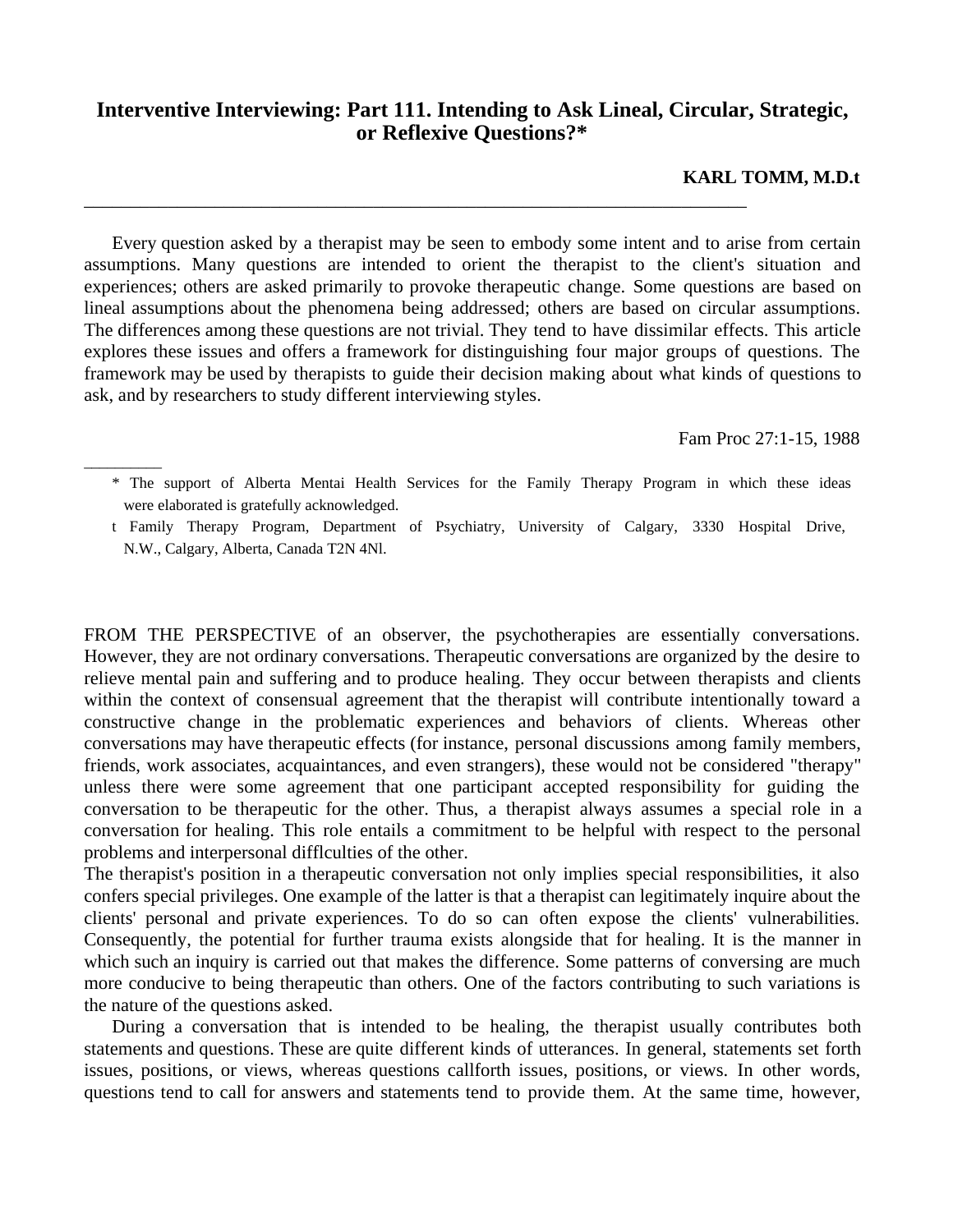these characteristics are not exclusive; there is considerable overlap between questions and statements. For instance, questions can be posed in the form of statements. "You must have had some reason to come to see me"; "Most people come because something is troubling them very deeply." Alternatively, statements can be made in the form of questions: "Isn't it interesting that you came so late again?"; "Why didn't you leave earlier, when you knew the traffic would be so heavy?'' l

I One could claim that every statement raises certain questions and every question implies certain statements. This "reality" may be valid from the perspective of an observer performing an in-depth analysis of verbal transactions, but it is usually not experienced by those who actively participate in the conversation. Nevertheless, the complexities of what is being suggested or implied (in what is said or asked by the therapist) may be brought forth by the client upon deliberate reflection.

 $\overline{\phantom{a}}$  , where  $\overline{\phantom{a}}$ 

Despite this overlap, it seems reasonable to expect that the predominant linguistic form of a therapist's contributions will have an important effect on the nature and direction of the evolving conversation.

There seem to be some advantages for a therapist to ask mainly questions, especially in the early and middle parts of an interview. For instance, doing so tends to assure a client-centered conversation. The perceptions, experiences, reactions, concerns, goals, plans, and so on, of the client are repeatedly called forth and take center stage. If the therapist responds to the client's answers with further questions, the experiences and beliefs of the therapist remain in a supportive role as the conversation unfolds. Thus, when the balance is in favor of questions over statements, the "work" of the session naturally centers on the client, not on the therapist. Another advantage is that questions constitute a much stronger invitation for clients to become engaged in the conversation than do statements. The grammatical form of a sentence that poses a question arouses the social expectation for an answer. The cadence, tone, and ensuing pause in the therapist's speech add to the expectation for a response. When the therapist also conveys a clear commitment to listen, and to hear the clients' answers, the expectancy is strengthened even further. Thus, through questioning, clients are actively drawn into dialogue with the therapist. Indeed, even withdrawn and/or mute clients find it difflcult to escape entering into a process of silent conversing when questions are addressed to them. A further advantage in therapists asking mainly questions, and refraining from making statements, is that clients are thereby stimulated to think through their problems on their own. This fosters client autonomy and allows a greater sense of personal achievement for family members when therapeutic change takes place, rather than inducing dependency on the "special knowledge" of the therapist.

There are, however, limiting conditions to a predominance of questions over statements. A therapist may, in effect, hide behind the perpetual questions and fail to enter into the relationship as a real person. This could constitute a major disadvantage by limiting the development of a therapeutic alliance. Clients usually need to experience the therapist as someone with coherence and integrity in order to extend their confidence and trust. For this, the therapist does have to make statements from time to time and take a position on certain issues (even if the position taken is deliberately not to take one, such as whether a couple should separate or remain together). Furthermore, the social expectancy for answers can be experienced as a demand and become an imposition. Certain questions can be extremely intrusive or threatening. A long series of questions may be experienced as an inquisition or as punishment. These possibilities highlight the need for therapists to monitor the conversation continually and switch to making statements when their questions become countertherapeutic. On the other hand, some of these difflculties may be dealt with by changing the kind of questions being asked.

The balance between questions and statements, as utterances made by the therapist, tends to vary with different schools of therapy. For instance, the Milan systemic approach depends heavily on asking questions whereas the structural and strategic approaches depend on making statements as well. Among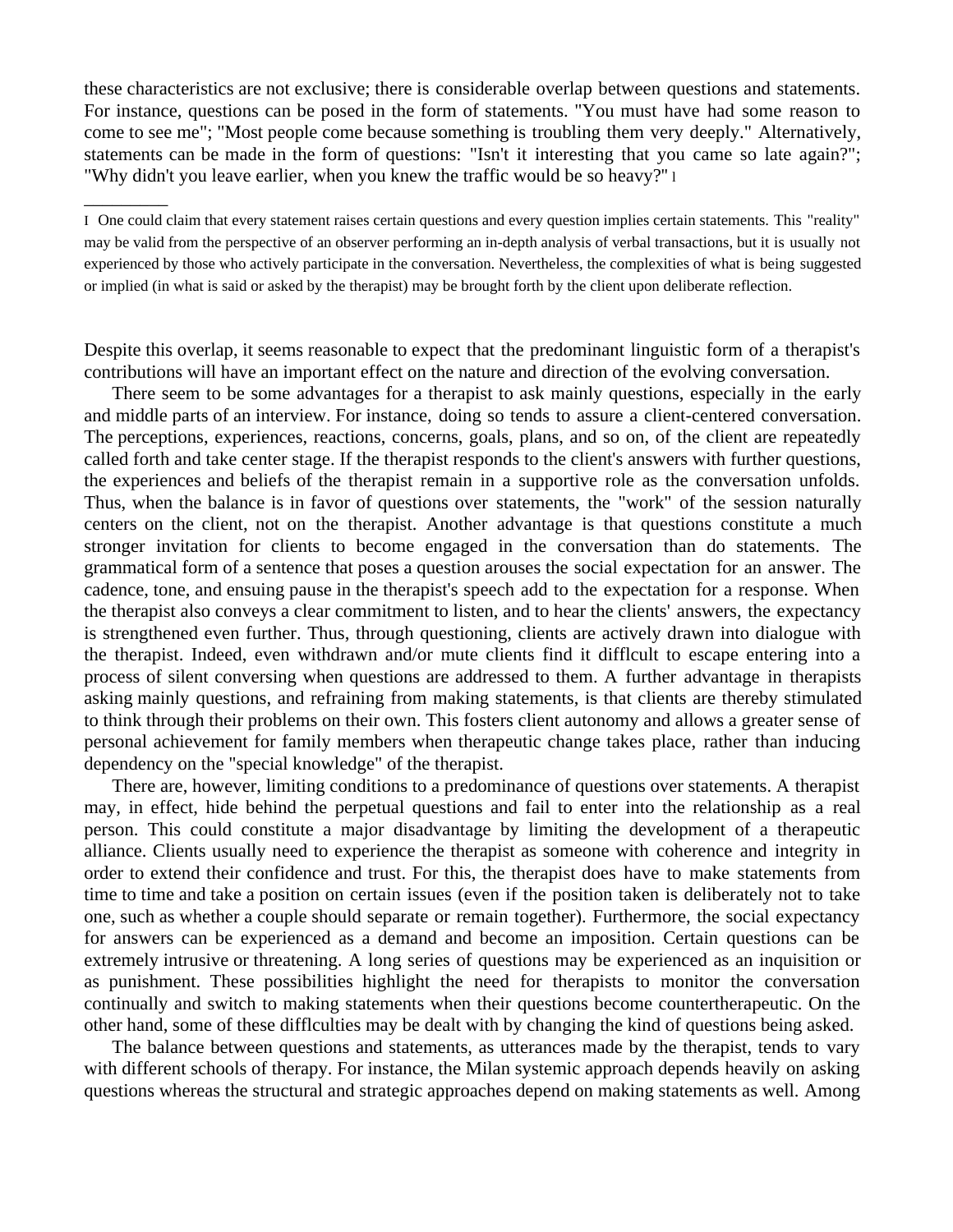the variables that influence the balance between questions and statements in a particular session are the theoretical orientation and personal style of the therapist, the types of problems, beliefs, expectations, and interaction styles presented by clients, and the idiosyncratic pattern of interaction that evolves among them. As far as I am aware, the effects of this balance have not yet been systematically explored in marital and family therapy research, nor has the effect of deliberately altering the ratio of questions to statements during the course of the interview been examined.

Although this article focuses predominantly on questions and on the differences among them, it is not intended to imply that a therapist should only ask questions. When clients are simply unaware of basic information or do not have the knowledge resources to answer coherently, it is appropriate that therapists provide answers for them. In addition, provisional "if-then" statements that clarify mental process can contribute enormously to a family's awareness and understanding of relevant events. For example, if parents repeatedly demand disclosure from a child, they sometimes inadvertently teach the child to lie. The child may learn to invent any kind of answer that might satisfy the parents' demands for an immediate response. Furthermore, ironic and improbable statements by a therapist are sometimes the most effective means to awaken questions in the minds of clients and to enhance their capacity to make pertinent discoveries on their own.

## **THERAPIST INTENTIONS AND ASSUMPTIONS**

Every question may be assumed to embody some intent. Whether consciously or not, the therapist has some purpose in asking. This intent or purpose arises from the conceptual posture of strategizing (see 4) that guides the therapist's moment-tomoment decision making during the conversation. The most common intention behind the questions asked by a therapistis to find out something about the clients or their situation. With the use of questions, the therapist invites clients to share their problems, experiences, histories, hopes, expectations, and so on. The immediate intent in the asking is to develop the therapist's understanding. The questions are designed to trigger responses from clients that will enable the therapist to become coupled linguistically with the clients, to draw relevant distinctions about their experiences, and to generate clinically useful explanations regarding their problems. The questions are chosen to support the therapist's activity in the conceptual postures of circularity and hypothesizing (see 4). Family members are expected to answer according to the understanding they already have. They are not usually expected to change as a result of these questions. In other words, during such questioning the primary locus for intended change is the therapist, not the client or family. The goal at those moments in the interview is for the therapist to become oriented to the problematic situation and the idiosyncratic experiences of the client and family members. As the therapist constructs impressions and images from the family's verbal and nonverbal responses, further questions are asked in order to fill in blanks, clarify ambiguities, and resolve inconsistencies that arise in the mind of the therapist. Thus, in the early parts of an interview the therapist asks predominantly orienting questions.2

\_\_\_\_\_\_\_\_\_\_\_\_

<sup>2</sup> In an earlier publication (3), I referred to these questions as "descriptive" because they invited clients to describe their situation and experiences. However the adjective "descriptive" could imply that family members provide objective accounts of events and experiences and, thus, it can be misleading. I now prefer "orienting" because it is more precise and coherent with a second-order cybernetic explanation of what takes place during an interview. The family's answers simply orient the therapist in his or her subsequent actions; the answers are not necessarily taken as statements about an objective "reality."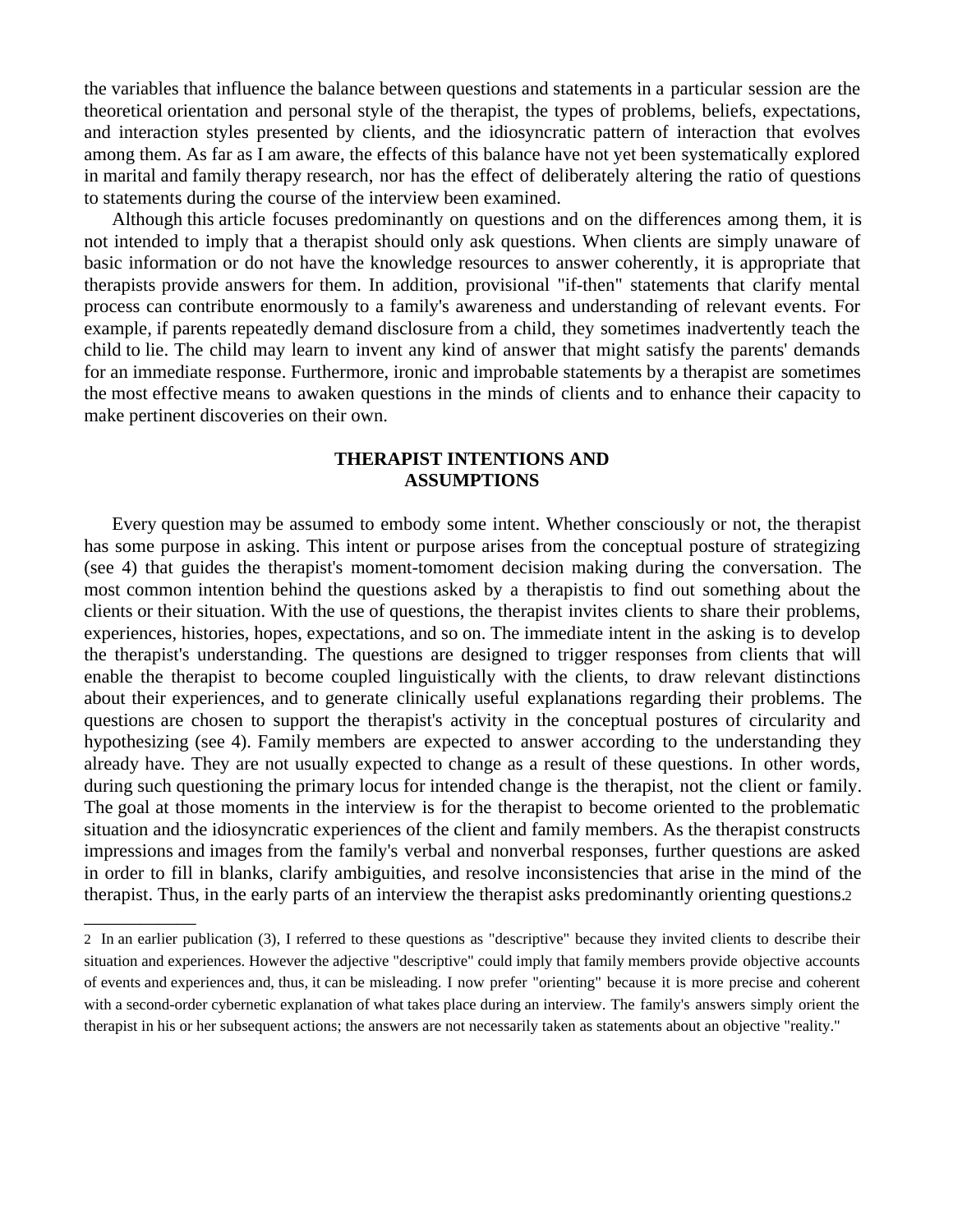However, during the course of assessing the clients' situation, occasions frequently arise in which therapeutic interventions seem particularly opportune. The therapist recognizes "a good moment" or "an opening" in the conversation to influence the family's perceptions or beliefs. In other words, the situation is conducive to an action on the part of the therapist that might enable family members to change their views, and consequently their behavior. The therapist could alter the pattern of asking questions and make some statements. If, however, the therapist decides to continue the inquiry, he or she can still take advantage of these opportunities by introducing therapeutic interventions in the form of questions. Indeed, for various reasons the therapist may prefer to use questions to influence the client, rather than resort to making statements. The therapist then formulates influencing questions, the kinds of questions that are liable to trigger therapeutic change. In this case, the primary locus for intended change is the client or family, not the therapist. This does not mean that the therapist is not open to further change in his or her understanding as a result of the client's answers to these questions. On the contrary, the therapist always remains open to change following an influencing question; otherwise the question becomes purely rhetorical. However, this change in the therapist is secondary with respect to the therapist's predominant intent in formulating that particular question.

Thus, one basic dimension for differentiating questions is a continuum regarding the intended locus of change that lies behind the question. At one extreme of the continuum is a predominantly orienting intent, for change in oneself, and at the other end is a predominantly influencing intent, for change in others. Orienting questions are designed to invite a response to alter the therapist's own perceptions and understanding whereas influencing questions are designed to trigger a response that might alter the family's perceptions and understanding. Any particular question may, of course, entail mixed intentions and fall anywhere along the continuum. This distinction between orienting questions and influencing questions constitutes an invitation for therapists to become more mindful of their intentions during the process of strategizing about what to ask.

A second major dimension for differentiating questions has to do with varying assumptions about the nature of mental phenomena and the therapeutic process. It seems reasonable to assume that a network of assumptions and presuppositions concerning the issues being asked about exists in the mind of the therapist as a foundation or rationale for the question. For the most part, these underlying assumptions or presuppositions tend to remain nonconscious during the conduct of an interview. They may, however, be brought into consciousness and deliberately be modified in one direction or another. In other words, these assumptions may be plotted along a continuum as well. At one extreme of this continuum might be predominantly lineal or cause-and-effect assumptions, and at the other, predominantly circular or cybernetic assumptions.

The distinction between "lineal" and "circular" was imported into family therapy from Bateson's pioneering work in exploring the nature of mind (1, 2). Since then, a rich network of ideas, concepts, and associations has evolved around this distinction. These ideas now permeate the family therapy literature. Lineal assumptions tend to be associated with reductionism, dormative principles, causal determinism, judgmental attitudes, and strategic approaches. Circular assumptions tend to be associated with holism, interactional principles, structure determinism, neutral attitudes, and systemic approaches. These associations do not necessarily imply identity or isomorphism within each cluster of concepts. Nor do they imply that lineal and circular assumptions are mutually exclusive. Because the distinction between lineal and circular may be regarded as complementary, and not just as either/or, these assumptions and their associations may overlap and enrich one another. Most therapists have internalized these concepts to varying degrees and probably operate with both sets of ideas, but in differing ways, with differing consistency, and at different times. Although these assumptions and presuppositions tend to exert their effects covertly and nonconsciously, they still have a significant effect on the nature of the questions asked. Hence, this second dimension adds considerable depth to an understanding of differences among the questions asked.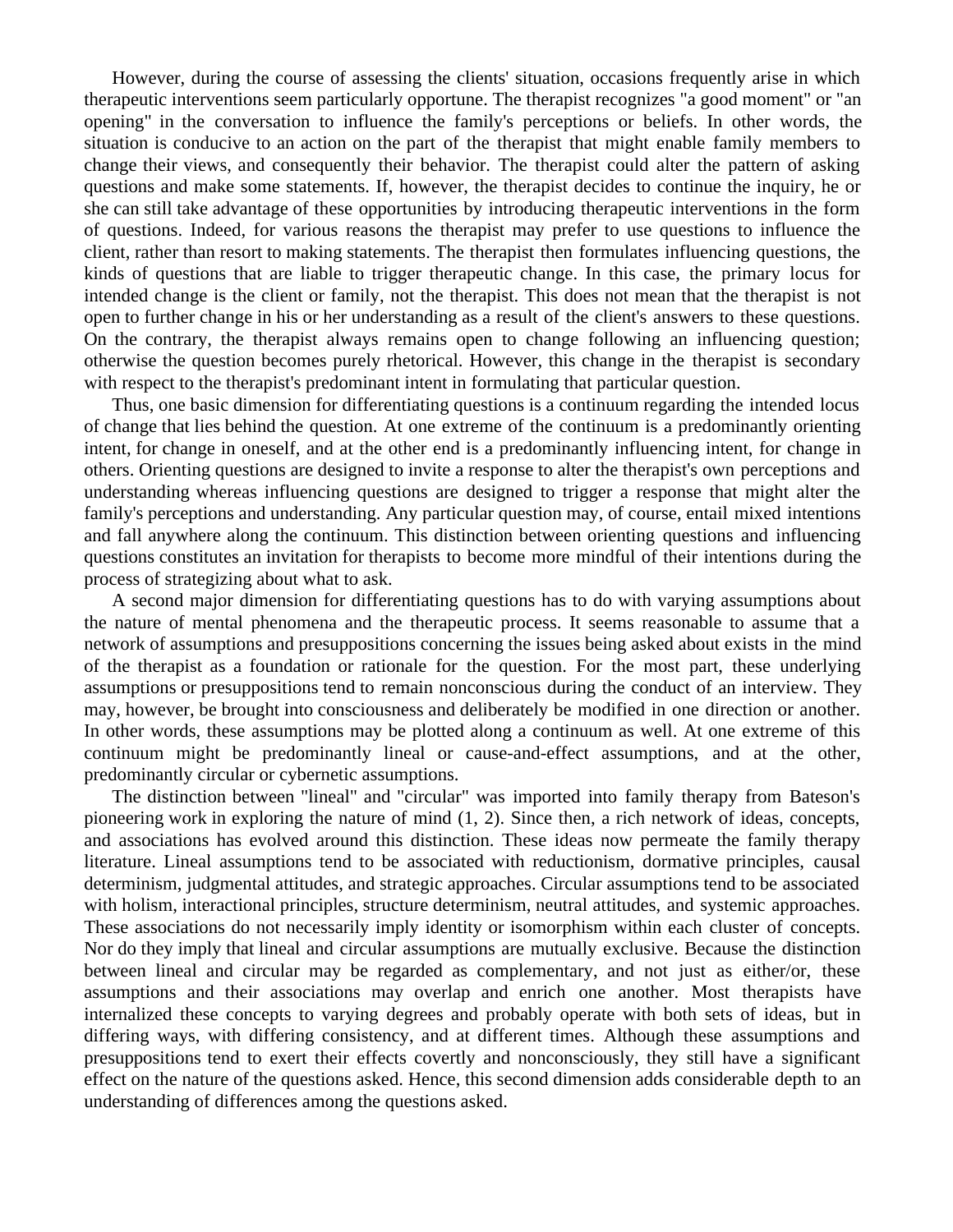An intersection of these two basic dimensions (therapist intentionality and therapist assumptions) yields four quadrants, which may be used to distinguish four basic types of questions. This is indicated in the framework of Figure 1. The horizontal axis represents the degree to which the therapist's intentionality is oriented toward changing the self, or toward changing the other. The vertical axis represents the degree of lineality or circularity in the therapist's assumptions about the relevant mental process. If the therapist assumes that the events being explored occur predominantly in a lineal or cause-and-effect manner, the orienting questions will reflect this and may be considered "lineal questions." If the therapist assumes that the events being explored are circular, recurrent, or cybernetic, the orienting questions are labelled "circular questions." If the therapist assumes that it is possible to influence others directly through information input or instructive interaction, then the influencing questions may be regarded as "strategic questions." If the therapist assumes that influence only occurs indirectly, through a perturbation of preexisting circular processes in or among



# **Lineal Assumptions**

FIG. 1. A framework for distinguishing 4 major groups of questiong.

family members, the influencing questions are considered "reflexive questions."

Because specific questions may reflect differing degrees of lineality and circularity as well as varying intentionality, they could be plotted anywhere on the diagram. However, certain kinds of questions will tend to fall into a particular quadrant. For instance, the common kinds of problem definition questions and problem explanation questions tend to reflect a lineal inquiry. Difference questions and a series of behavioral effect questions suggest an exploration of a circular process. Leading questions and confrontation questions tend to be regulatory and strategic. Future oriented questions and observer perspective questions tend to be reflexive. Different kinds and sequences of questions may be expected to have very different effects in the evolving therapeutic conversation. For instance, the manner in which a specific historical event is reported by the client is influenced by the wording and tone of the therapist's question. A lineal question invites a lineal description whereas a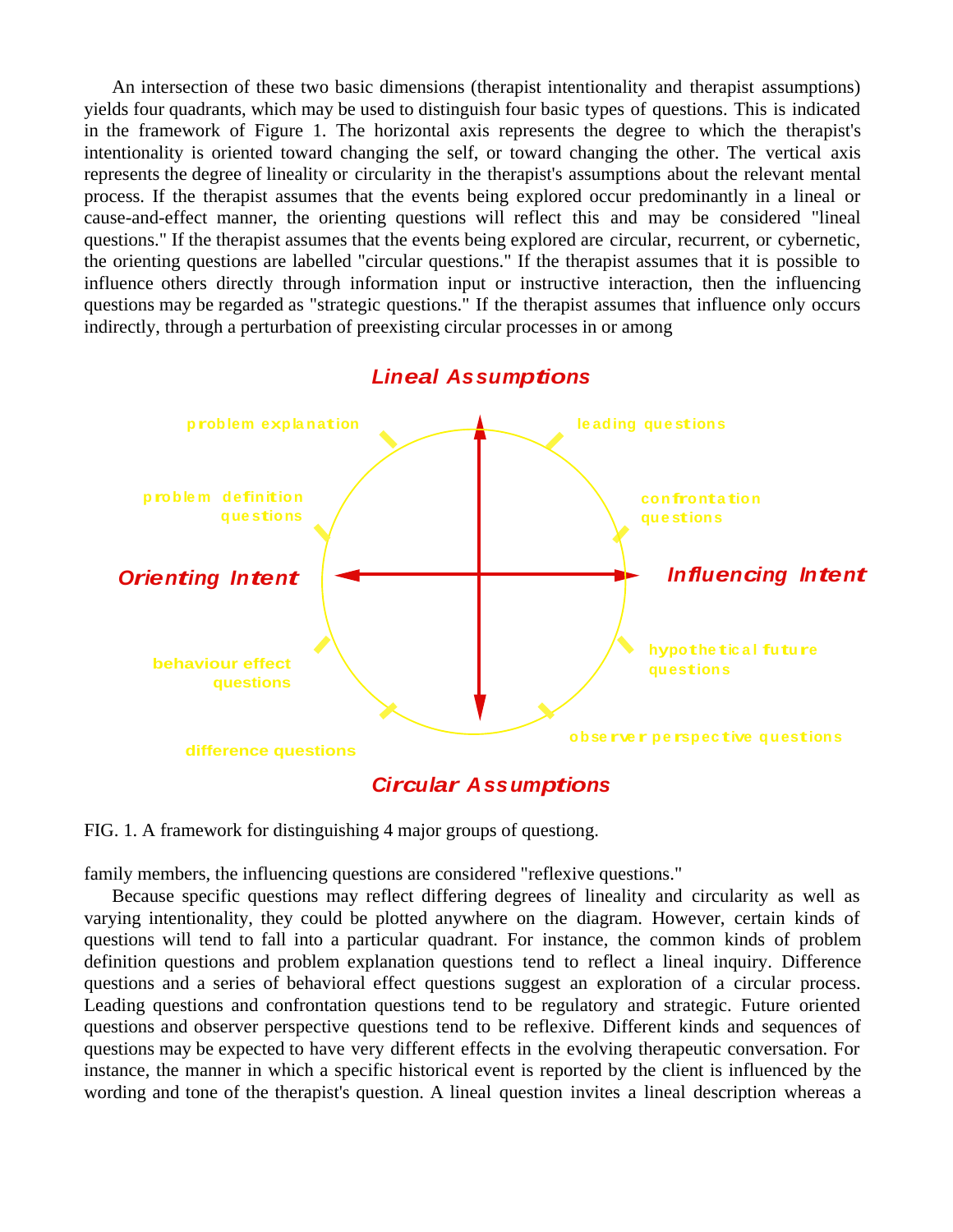circular question invites a circular description. A further sketch of these major groups of questions with a few examples of each will be provided before examining their differential effects more closely.

# **FOUR MAJOR TYPES OF QUESTIONS**

## **Lineal Questlons**

These are asked to orient the therapist to the client's situation and are based on lineal assumptions about the nature of mental phenomena. The intent behindthese questions is predominantly investigative. The therapist behaves much like an investigator or detective trying to unravel a complex mystery. The basic questions are "Who did what?, Where?, When?, and Why?" Most interviews begin with at least some lineal questions. This is often necessary in order to "join" the family members through their typically lineal views of their problematic situation. With this mode of inquiry, the therapist tends to adopt a reductionistic stance in trying to determine the specific cause of the problem. Efforts are made to tease things apart so that the origin of the problem eventually becomes clearly delineated.

For instance, a therapist may begin a session with a sequence of lineal orienting questions as follows: "What problems brought you in to see me today?" (It's mainly depression); "Who gets depressed?" (My husband); "What gets you so depressed?" (I don't know); "Are you having difficulty sleeping?" (No); "Have you lost or gained any weight?" (No); "Do you have any other symptoms?" (No); "Any illnesses lately?" (No); "Do you have a lot of morbid thoughts?" (No); "Are you down on yourself about something?" (No); "There must be something troubling you. What could it be?" (I really don't know); "Why do you think your husband gets depressed?" (I don't know either, he's just not motivated, he lies in bed all the time); "How long has he been so depressed?" (Three months, he has hardly been out of bed in three months); "Did something happen that started it all?" (I can't remember anything in particular); "Does anyone try to get him up?" (Not really); "Why not?" (Well, I get fed up after a while); "Do you find yourself getting frustrated at lot?" (Quite a bit); "How long have you been so frustrated with him?"; and so on.

The conceptual posture of lineal hypothesizing (see 4) contributes to the content issues and subject focus for generating these lineal questions. Included in this posture is the habit of thinking in dormative terms, that is, in maintaining the presupposition that certain characteristics, such as depression, are intrinsic to the person, rather than to the distinctions made about the person. Consequently, lineal questions about problems tend to convey a judgmental attitude, namely, that something in the individual is wrong and ought not be the way it is. This often evokes shame, guilt, and defensiveness in the client or family. Because people generally do not like to take blame onto themselves, these questions may stimulate family members to become more critical of one another as they provide answers.

## **Circular Questions**

These are also asked to orient the therapist to the client's situation, but they are based on circular assumptions about the nature of mental phenomena. The intent behind these questions is predominantly exploratory. The therapist behaves more like an explorer, researcher, or scientist who is out to make a new discovery. The guiding presuppositions are interactional and systemic. It is assumed that everything is somehow connected to everything else. Questions are formulated to bring forth the "patterns that connect" persons, objects, actions, perceptions, ideas, feelings, events, beliefs, contexts, and so on, in recurrent or cybernetic circuits.

Thus, a more systemic therapist may begin the interview differently: "How is it that we find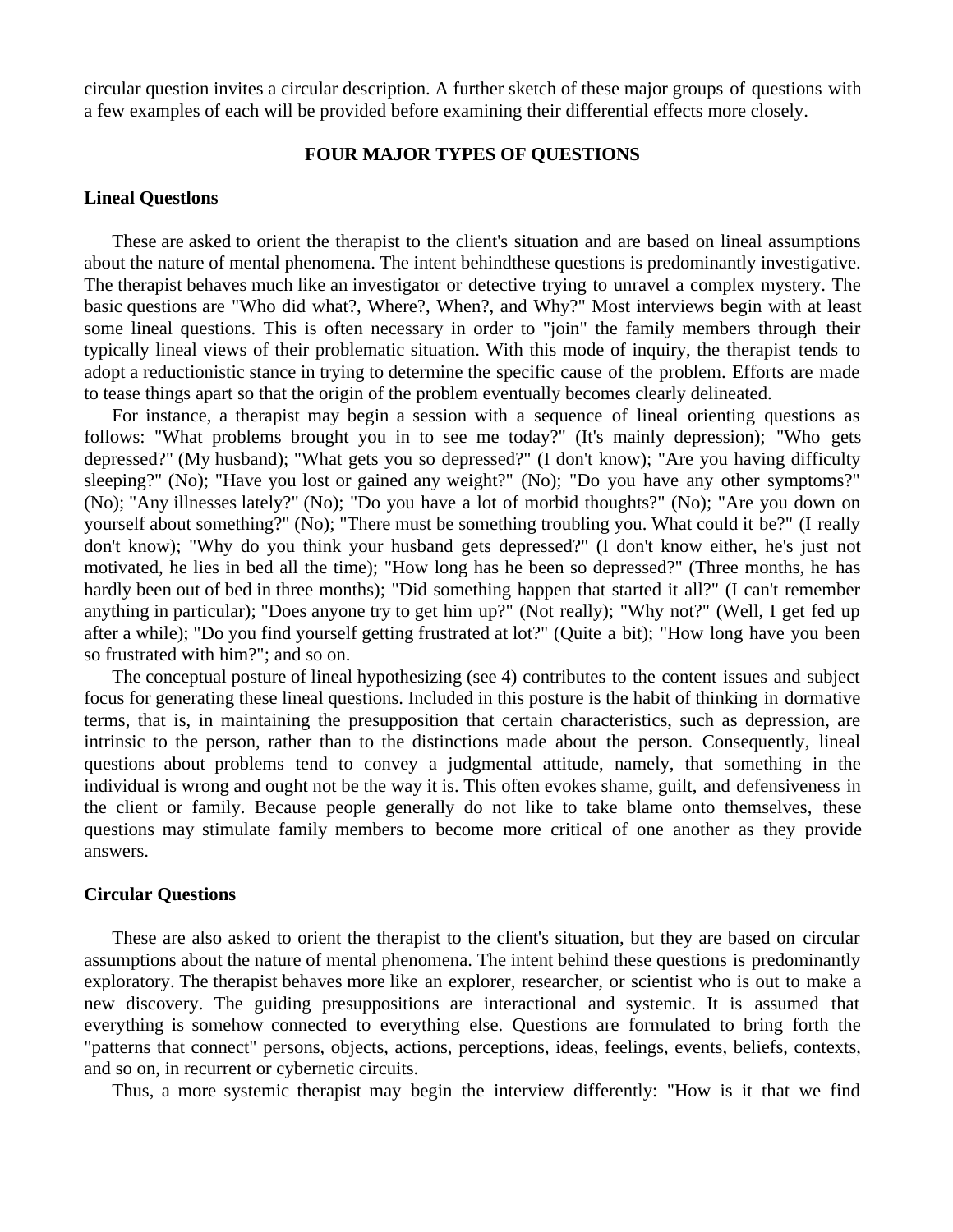ourselves together today?" (I called because I am worried about my husband's depression); "Who else worries?" (The kids); "Who do you think worries the most?" (She does); "Who do you imagine worries the least?" (I guess I do); "What does she do when she worries?" (She complains a lot, mainly about money and bills); "What do you do when she shows you that she is worrying?" (I don't bother her, just keep to myself); "Who sees your wife's worrying the most?" (The kids, they talk about it a lot); "Do you kids agree?" (Yes); "What does your father usually do when you and your mother talk?" (He usually goes to bed); "And when your father goes to bed, what does your mother do?" (She just gets more worried); and so on. These questions seek to reveal recurrent circular patterns that connect perceptions and events. They tend to be more neutral and accepting. The responses they elicit from family members are also less liable to be judgmental.

Circular questions tend to be characterized by a general curiosity about the possible connectedness of events that include the problem, rather than a specific need to know the precise origins of the problem. If the therapist has established a Batesonian cybernetic orientation toward mental process, and has developed skills in maintaining a conceptual posture of circular hypothesizing, these questions will come easily and freely. Two general types of circular questions, "difference questions" and "contextual questions," have been associated with Bateson's fundamental patterns of symmetry and complementarity. Several subtypes, including categorydifference questions, temporal-difference questions, category-context questions, and behavioral-effect questions, have been described in an earlier paper (3).

## **Strategic Question**s

These are asked in order to influence the client or family in a specific manner, and are based on lineal assumptions about the nature of the therapeutic process. The intent behind these questions is predominantly corrective. It is assumed that instructive interaction is possible. The therapist behaves like a teacher, instructor, or judge, telling family members how they erred and how they ought to behave (albeit indirectly in the form of questions). On the basis of hypotheses formulated about the family's dynamics, the therapist comes to the conclusion that something is "wrong," and through strategic questions tries to get the family to change, that is, to think or behave in ways that the therapist thinks is more "correct." The directiveness of the therapist may be covert, because the corrective statement is packaged in the form of a question, but it is still conveyed through the content, context, timing, and tone. Some families are offended by this mode of inquiry, but others find it quite compatible with their usual patterns of interaction.

Giving examples of influencing questions is more diflficult because hypotheses about some of the mechanisms involved in the problematic situation are necessary for the formulation of the question. But, continuing on with the hypothetical family being interviewed above, the therapist might try to influence the couple by asking: "Why don't you talk to him about your worries instead of the kids?" (He just won't listen, and stays in bed); "Wouldn't you like to stop worrying rather than being so preoccupied by them?" (Sure, but what am I going to do about him?); "What would happen if for the next week at 8 a.m. every morning you suggested he take some responsibility?" (It's not worth the effort); "How come you're not willing to try harder to get him up?" (I'm tired and disappointed. He won't move and it just gets me more frustrated); "Can you see how your withdrawal gets your wife disappointed and frustrated?" (What do you mean?); "Can't you see how just going to bed instead of talking about what is bothering you is getting your family upset?" (Well, I...); "Is this habit of making excuses something new?" (I didn't know I had one); "When are you going to take charge of your life and start looking for a job?"; and so on.

It is quite apparent from these examples that by asking strategic questions the therapist is imposing his or her views of what"ought to be" upon the client or family. Sometimes a directive or confrontation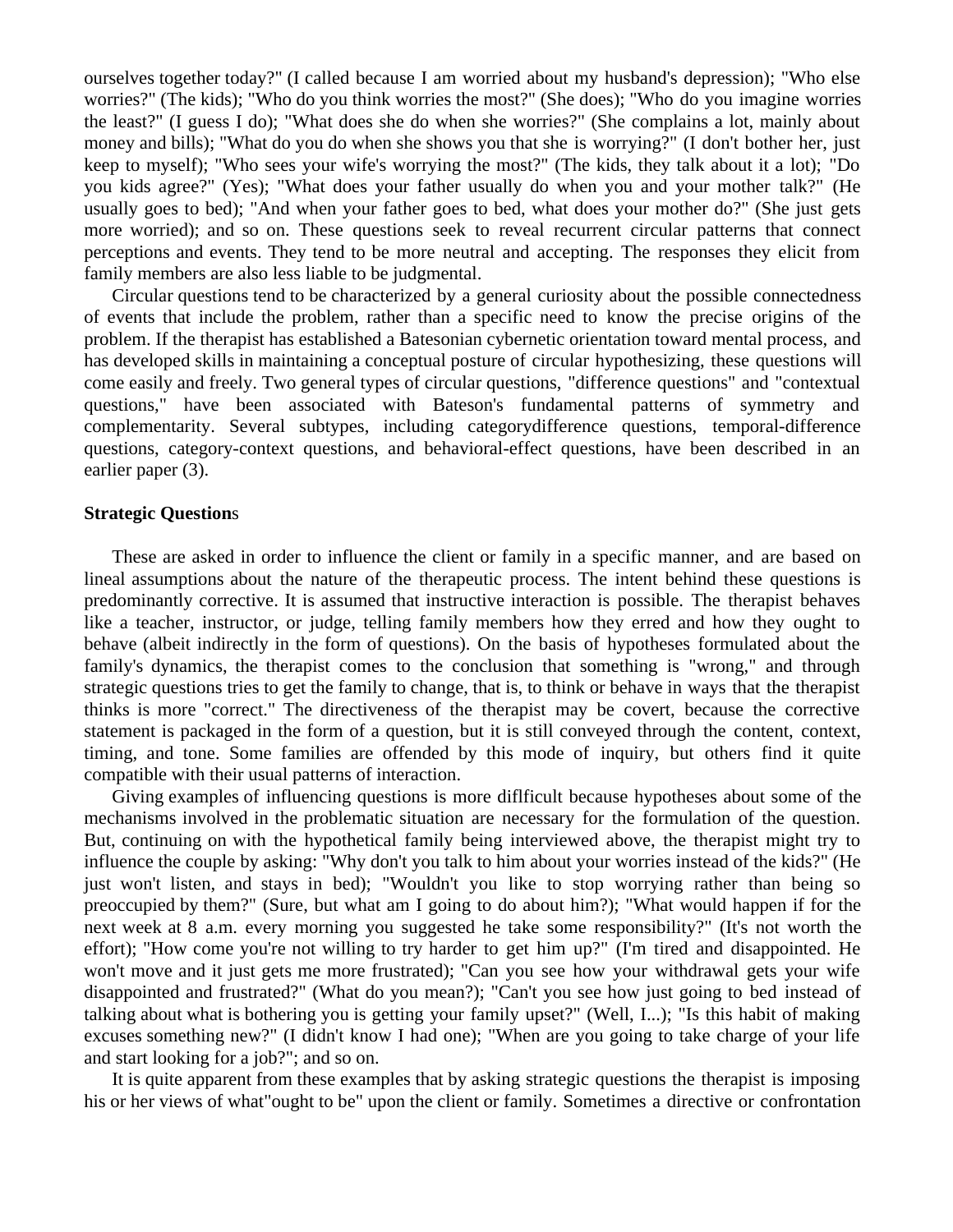by the therapist is needed to mobilize a stuck system, but too much directiveness in this mode of inquiry may risk a disruption in the therapeutic alliance.

## **Reflexive Questions**

These are intended to influence the client or family in an indirect or general manner, and are based on circular assumptions about the nature of the process taking place in the therapeutic system. The intent behind these questions is predominantly facilitative. It is assumed that family members are autonomous individuals and cannot be instructed directly. Thus, the therapist behaves more like a guide or coach encouraging family members to mobilize their own problem-solving resources. One major presupposition behind these questions is that the therapeutic system is coevolutionary and what the therapist does is to trigger reflexive activity in the family's preexisting belief systems. The therapist endeavors to interact in a manner that opens space for the family to see new possibilities and to evolve more freely of their own accord.

Numerous examples of reflexive questions have already been provided in Part II (5) of this series of articles. However, to provide an indication of what they might be like in this scenario, the therapist could ask: "If you were to share with him how worried you were and how it was getting you down, what do you imagine he might think or do?" (I'm not sure); "Let's imagine there was something that he was resentful about, but didn't want to tell you for fear of hurting your feelings, how could you convince him that you were strong enough to take it?" (Well, I'd just have to tell him I guess); "If there was some unfinished business between the two of you, who would be most ready to apologize?" (She would never apologize!); "Would you be surprised if she did?" (Sure would!); "Suppose that it was impossible at this moment for her to recognize or to admit to any mistakes on her part, how long do you think it would take before you could forgive her for being unable to do so?" (Humm ...); "If this depression suddenly disappeared, how would your lives be different?"; and so on.

These questions are reflexive in that they are formulated to trigger family members to reflect upon the implications of their current perceptions and actions and to consider new options. Even though reflexive questioning is also intended to influence a family in a therapeutic direction, it remains a more neutral mode of inquiry than strategic questioning because it is more respectful of the family's autonomy. Well-developed skills in maintaining a conceptual posture of neutrality contribute to the probability that an influencing question will be reflexive rather than strategic.

What is missing in all these examples is the emotional tone used in asking the questions. The differences between these groups would become even more apparent if the therapist's vocal cadence, tone, and accompanying nonverbal behaviors were present. What bears emphasis here is that the differentiation of these questions does not depend on their syntactic structure or their semantic content. It depends on the therapist's intentions and assumptions in the asking. Indeed, the exact same sequence of words could constitute a lineal, a circular, a reflexive, or a strategic question. For example, if a therapist asked a child "What does your mother do when your father comes home late, and dinner has already gone cold?" only to find out how the mother responds when provoked by the father, it would be a lineal orienting question. If it were asked as part of a planned sequence of behavioral effect questions (to be followed by something like "And what does your father do when your mother yells at him?") in order to explorethe circular interaction between the parents, it would be a circular orienting question. If the original question were asked to trigger the parents to become observers of their own behavior and to mobilize their awareness to modify their own behavior, it would be a reflexive question. If it were asked because the therapist anticipated what the child probably would say, and wanted this information released at that moment to confront either the mother or the father on their intolerant or inconsiderate behaviors, it would be a strategic question. Thus, precisely the same words can mean and do very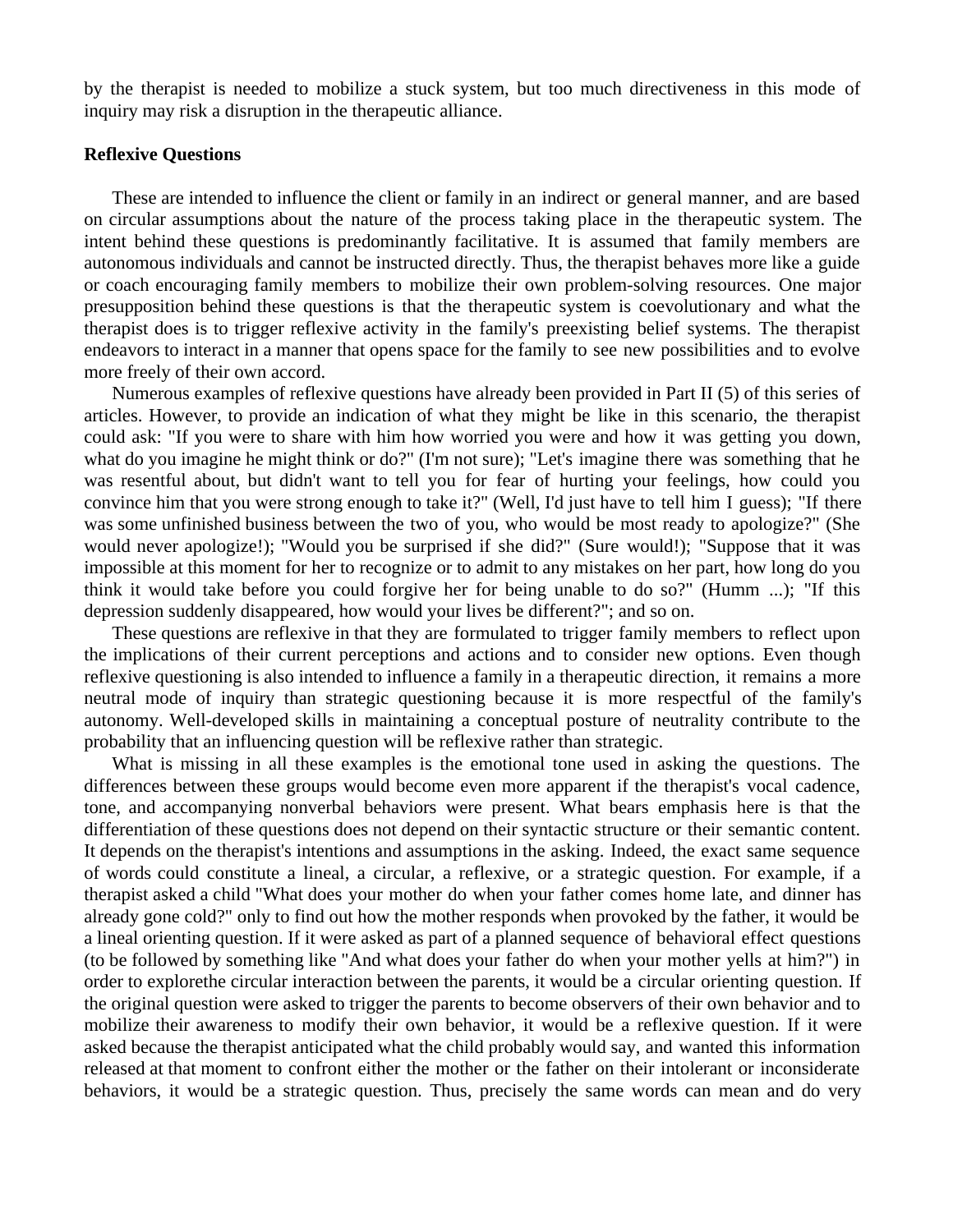different things in the course of a single interview. It is usually the therapist's emotional posture in the asking that makes the difference in what the client hears in the question. These emotions are, in turn, associated with the therapist's intentions and assumptions.

# **THE EFFECTS OF DIFFERENT QUESTIONS**

Before discussing the differential effects of these kinds of questions, it is important to acknowledge the discontinuity between a therapist's intentions in asking certain questions and their actual effects on clients. Recognizing and accepting this cleavage between intent and effect reduces therapist frustration when therapy is not progressing well, and it opens space for the therapist to consider alternative courses of action. From the perspective of an observer of the therapeutic process (who is usually the therapist observing himself or herself at work), there are two points, one minor and one major, at which discontinuities occur. The first is between what the therapist intends to do and what the therapist actually does do. This gap can be steadily narrowed as therapists seek greater personal integration and develop better skills in implementing their intentions. The second is the discontinuity between what the therapist actually asks and how this is heard by family members. There is an absolute limitation here. The listening and responses of clients are always determined by their own biological autonomy. At the same time, however, the responses of family members are not arbitrary; they are triggered by and contingent to what the therapist says and does. There is much that a therapist can do to improve the contingencies between intent and effect by enhancing his or her linguistic coupling with clients through the conceptual posture of circularity (4). But, ultimately, the intentions of a therapist in asking specific questions never guarantee any specific effect on clients; nor could more highly refined precision in the wording and tone of the questions do so. What actually happens to the client or family always depends on the uniqueness of their own organization and structure at each moment. The importance of recognizing and accepting this cleavage between intent and effect, between therapist action and client responses, cannot be overemphasized. The actual effects are always unpredictable.

Nevertheless, a therapist can and does compute probabilities. For instance, it is more likely that clients will become interested in their own interaction patterns through a series of circular questions rather than lineal ones, or feel blamed more by strategic questions than by reflexive ones. Because the therapist cannot know in advance what the actual effects of any particular question will be, yet must make choices about what to ask before asking, these choices are made on the basis of anticipated effects. The therapist can envisage the probable, possible, improbable, and impossible effects of various questions. This process of anticipating is an important aspect of the conceptual posture of strategizing. The following generalizations about the more probable effects of different questions may be incorporated into a therapist's nonconscious habits ofstrategizing and may guide the process of deciding what questions to ask.

## **Lineal Questions**

These tend to have a conservative effect on the client or family. Because family members usually think of their difficulties in lineal terms before coming to therapy, there is little "news of difference" for the family when the therapist invites them to articulate their prior views (of what happened, who was involved, and how) with lineal questions. Family members answer the questions but remain virtually unchanged. (3) However, one hazard of lineal questioning is that it may inadvertently embed the family even more deeply in lineal perceptions by implicitly validating preexisting beliefs. Unfortunately, this happens far more often than clinicians realize while they are conducting ordinary "assessment"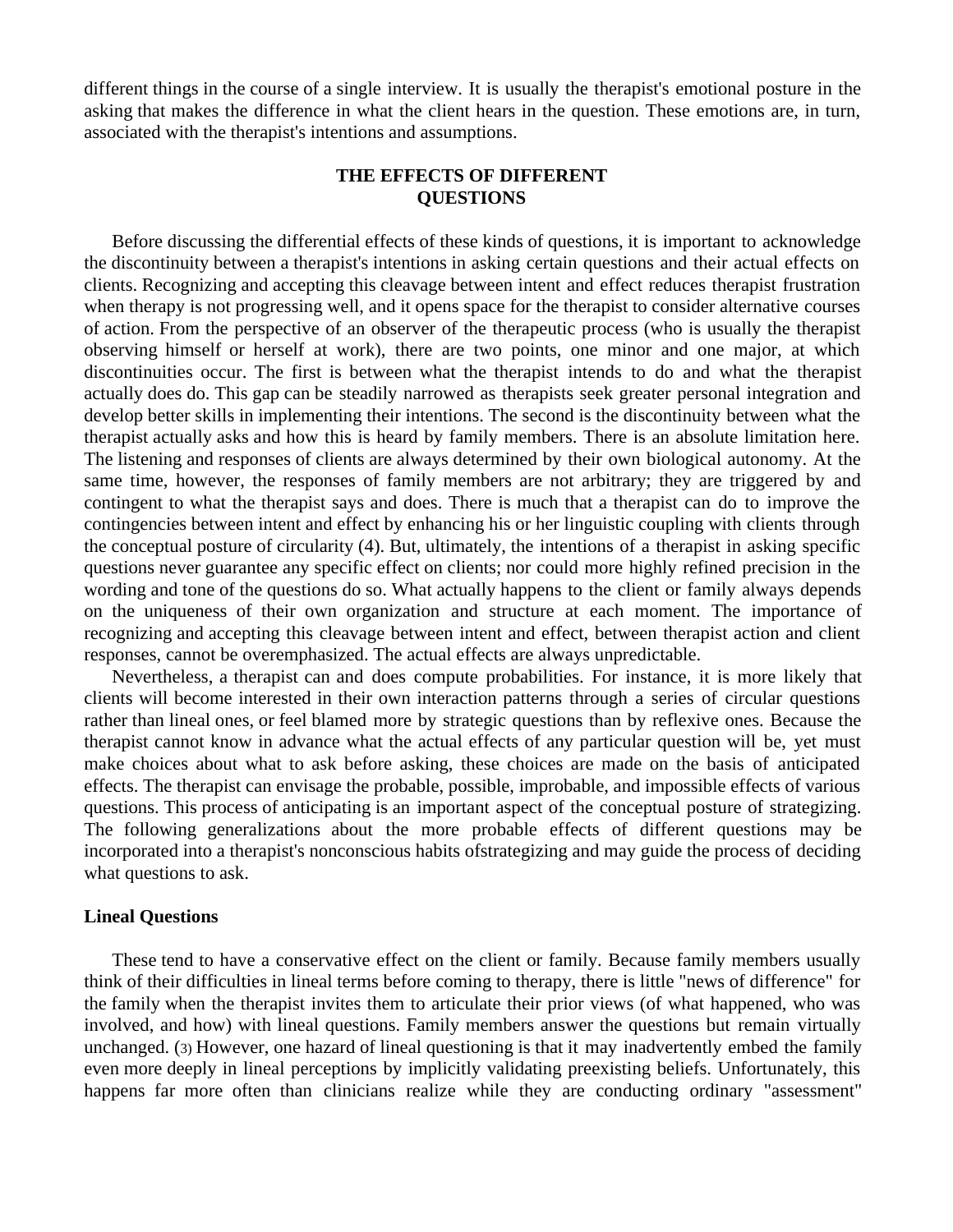interviews. The interviewer is seldom aware of the fact that further entrenchment of pathogenic perceptions and beliefs is taking place. This process is particularly liable to occur if, during the course of the inquiry, the therapist does not ask the kinds of questions (or make statements) that implicitly (or explicitly) challenge the family's prior beliefs. Another risk with lineal questioning is that the reductionistic thinking involved tends to activate judgmental attitudes. As the therapist brings forth "the cause" of a presenting problem or of an undesired situation, negative judgments are automatically directed toward it because the problem is unwanted. Thus, while lineal questions are necessary to develop a clear focus of the problem, and are helpful in establishing an initial engagement, it is useful for therapists to remain mindful of potential hazards as well.

## **Circular Questions**

 $\overline{\phantom{a}}$  , where  $\overline{\phantom{a}}$ 

Circular questions, however, do have the potential of having liberating effects on the family. As the therapist asks questions to identify patterns for a circular or systemic understanding of the problematic situation, family members who are listening to the answers make their own connections as well. Thus, they may be able to become aware of the circularity in their own interaction patterns. With this increased awareness, they may be "liberated" from the limitations of their prior lineal views and subsequently be able to approach their difficulties from a fresh perspective. For instance, if through a series of behavioral effect questions a husband begins to see that it is not simply his wife's worrisome complaints that activates his depression but also that his depressiveness activates her complaining, he may be liberated to act differently rather than by just becoming despondent when she worries and complains. He has more space to recognize that some constructive initiative on his part may activate a different response from her. He is also likely to become more accepting and less judgmental of her "worrying response" to his depressive behavior. The main risk with circular questions is that as the therapist explores larger and larger areas of interaction, the inquiry may drift into domains that seem irrelevant to the immediate concerns and needs of the family. Another risk is that clinicians who are learning to use circular questions may use them in a rather stylized fashion. The questions then seem repetitive or trivial and, thus, can become irritating to the family. On the whole, however, circular questions are more liable than lineal ones to have inadvertent beneficial effects.

#### **Strategic Questions**

These tend to have a constraining effect on the family. The therapist tries to influence the client (in a lineal fashion) to think or do what the therapist considers more healthy or "correct." The questions are intended to constrain the probability of family members continuing along the same problematic path. A common side effect is for family members to feel guilty or ashamed for having taken the path they are on in the first place. The constraint may be of two forms: not to do something that the therapist thinks is "wrong" and is contributing to the problem or to do only what the therapist thinks is "right" and would be helpful. Both tend to confine the family's options to what the therapist thinks is best, whether it actually fits for them at that moment or not. Thus, these questions tend to be more manipulative and controlling. In the extreme, they can be like the questions a good lawyer might employ in

<sup>3</sup> Obvious1y, if the answer of the respondent includes information that other family members (who are listening) were not aware of previously, this could be important news and have significant effects. However, this may occur with all kinds of questions. It is a general effect of the method of conjoint interviewing in marital and family therapy, and not specifically an effect of the kind of question asked.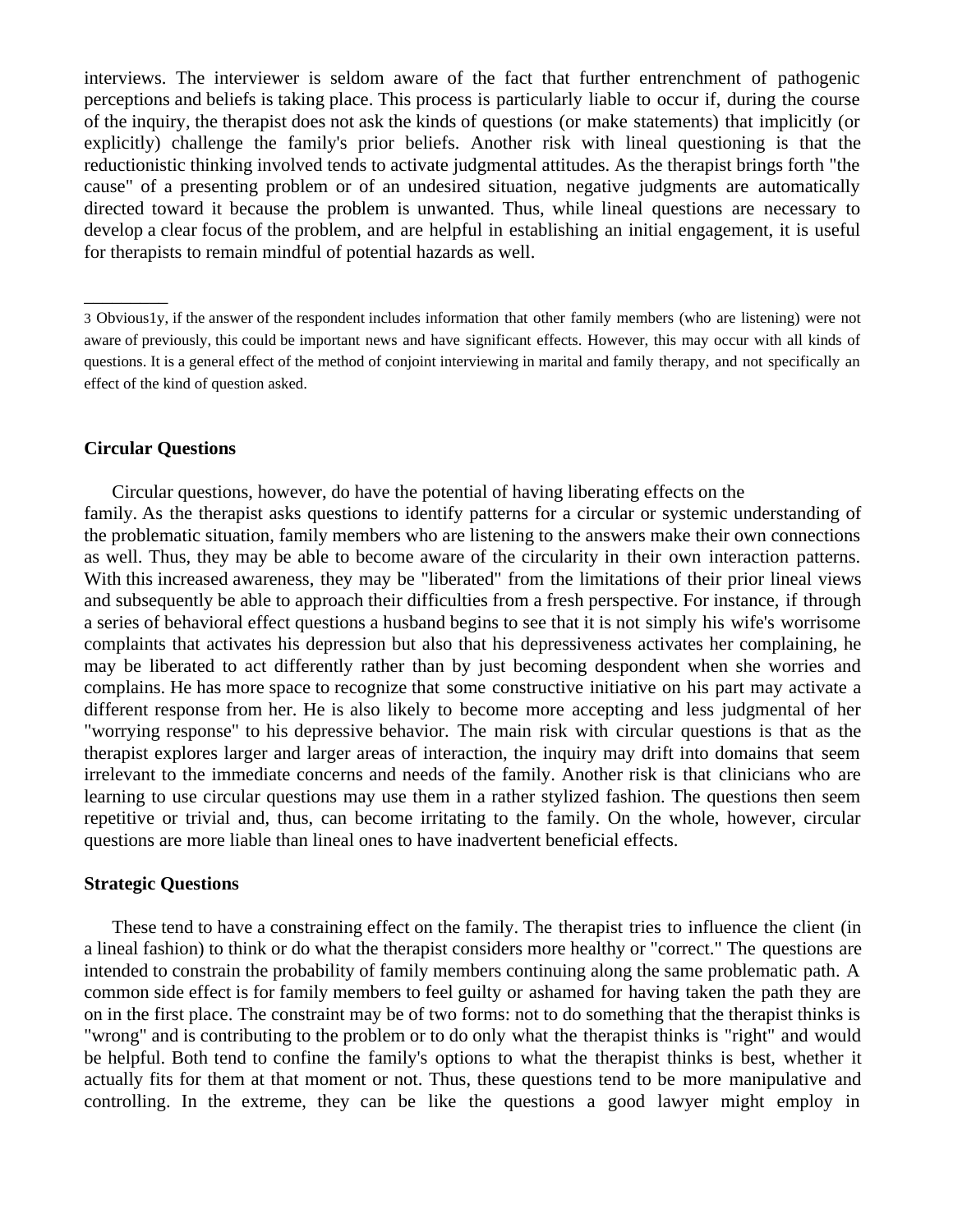crossexamining witnesses in a courtroom. The lawyer uses strategic questions to lead, seduce, intimidate, or coerce a witness into saying precisely what the lawyer wants the judge and jury to hear. Similarly, a therapist can "force" an individual into saying things that the therapist wants to hear, or wants other family members hear, even when the person really doesn't think or feel that way. Because of the potentially coercive nature of strategic questions, too many of them could have inadvertent, countertherapeutic effects.

On the other hand, occasional strategic questions can sometimes be extremely constructive in the therapeutic process. These questions can be vigorously used to challenge problematic patterns of thought and behavior without having to resort to direct statements or commands. If the questions are carefully worded, clients often can be confronted with the limitations, constraints, or contradictions in their own systems of belief. Alternatively, strategic questions sometimes can be employed to lead the family quite directly to recognize and embrace an obvious solution.

## **Reflexive Questions**

These questions are more liable to have a generative effect on the family. The therapist's influencing intent is moderated by respect for the autonomy of clients and, hence, the tone of these questions tends to be much softer. Family members experience themselves as being invited into entertaining new views instead of being pushed or pulled into them. The questions tend to open space for family members to entertain new perceptions, new perspectives, new directions, and new options. They also enable a reevaluation, without duress, of the problematic implications of the family's current perceptions and behaviors. As a consequence, family members tend to generate new connections and new solutions in their own manner and time. The most likely complication of reflexive questioning is that it could foster disorganizing uncertainty and confusion. Opening a multiplicity of new possibilities without providing adequate direction can easily become confusing. However, such confusion may not necessarily be problematic for the overall therapeutic process. Depending on the domain of the confusion, it may, in fact, be very therapeutic. For instance, when certain family members "know the Truth" or "have all the answers" in a manner that keeps them stuck in problematic patterns and blind to novel alternatives, the confusion can be quite liberating.

Finally, I would like to draw attention to the possible effects on the therapist of asking different kinds of questions. The therapist is influenced by the questions as well. His or her thinking is influenced not only by the assumptions and presuppositions aroused during the formulation of the questions, but also by responding to the clients' responses to the questions. Lineal questions tend to foster further lineal thinking in the therapist just as they do in the clients. Consequently, the therapist is also more liable to become judgmental. The effect of circular questions on the therapist is to enhance his or her neutrality and capacity to accept the client and family as they are. This acceptance itself has healing potential in the therapeutic system by countering the immobilizing effects of blame, which is so ubiquitous in symptomatic families. The effect of strategic questions on the therapist is that they tend to lead him or her toward an oppositional stance with the family. On the other hand, reflexive questions tend to guide the therapist toward becoming more creative in the questions asked. If one question "doesn't work" in opening space for the family to evolve more freely, the therapist searches for another one that is more likely to release the natural healing capacity of the clients.

Figure 2 summarizes the predominant intent and the more probable effects associated with each set of questions. Included in the diagram are the effects of the questions on the therapist as well as on the family. The parentheses are intended to indicate that the actual effects always remain unpredictable. Depending on the momentary structure of a family, a strategic question could have a generative effect instead of a constraining one. A lineal question could have a liberating effect, and a reflexive question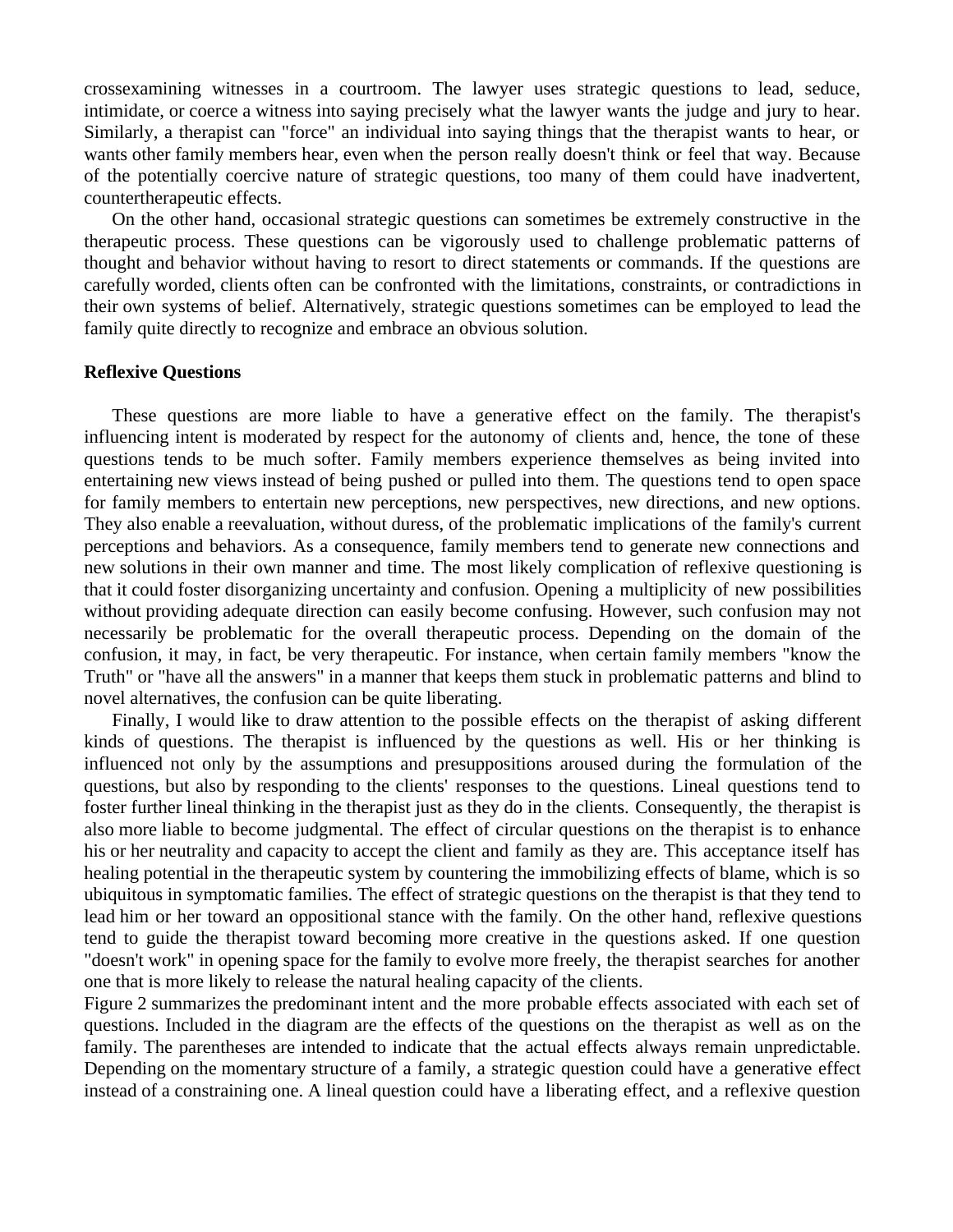could have a constraining one, and so on. All that one can say is that it is more likely that family members will experience respect, novelty, and spontaneous transformation as a result of circular questioning and reflexive questioning, and judgment, cross-examination, and coercion as a result of lineal and strategic questioning. If family members begin to feel judged or manipulated, the session often becomes tense or "frozen." This could become a cue to the therapist to change the kind of questions to those that are more neutral and accepting (or temporarily to abandon the process of questioning altogether). Alternatively, if family members have become too comfortable and complacent in the therapy process, perhaps a few well-placed strategic questions could stimulate them to consider new directions. What is being proposed here is that the use of these distinctions could enable therapists to choose those kinds of questions that are more liable to guide the interview to actually become a conversation for healing.



**LINEAL ASSUMPTIONS**

## **CIRCULAR ASSUMPTIONS**



#### **CONCLUDING COMMENTS**

The impossibility of predicting actual effects points to the importance of the therapist's ongoing activity of monitoring the immediate reactions of family members and revising hypotheses as the session unfolds. However, the actual effects of a question often cannot be observed; the reactions of family members are altogether too difficult to "read." Sometimes the effects may not even materialize at the time of the interview. The pertinent realization may dawn on family members only after the session, perhaps the next day, or even later. There are some questions that linger in the minds of clients for weeks, months, and occasionally years, and continue to have an effect. To a large extent, a therapist always has to "work in the dark" and never knows the final outcome of specific questions. This leaves